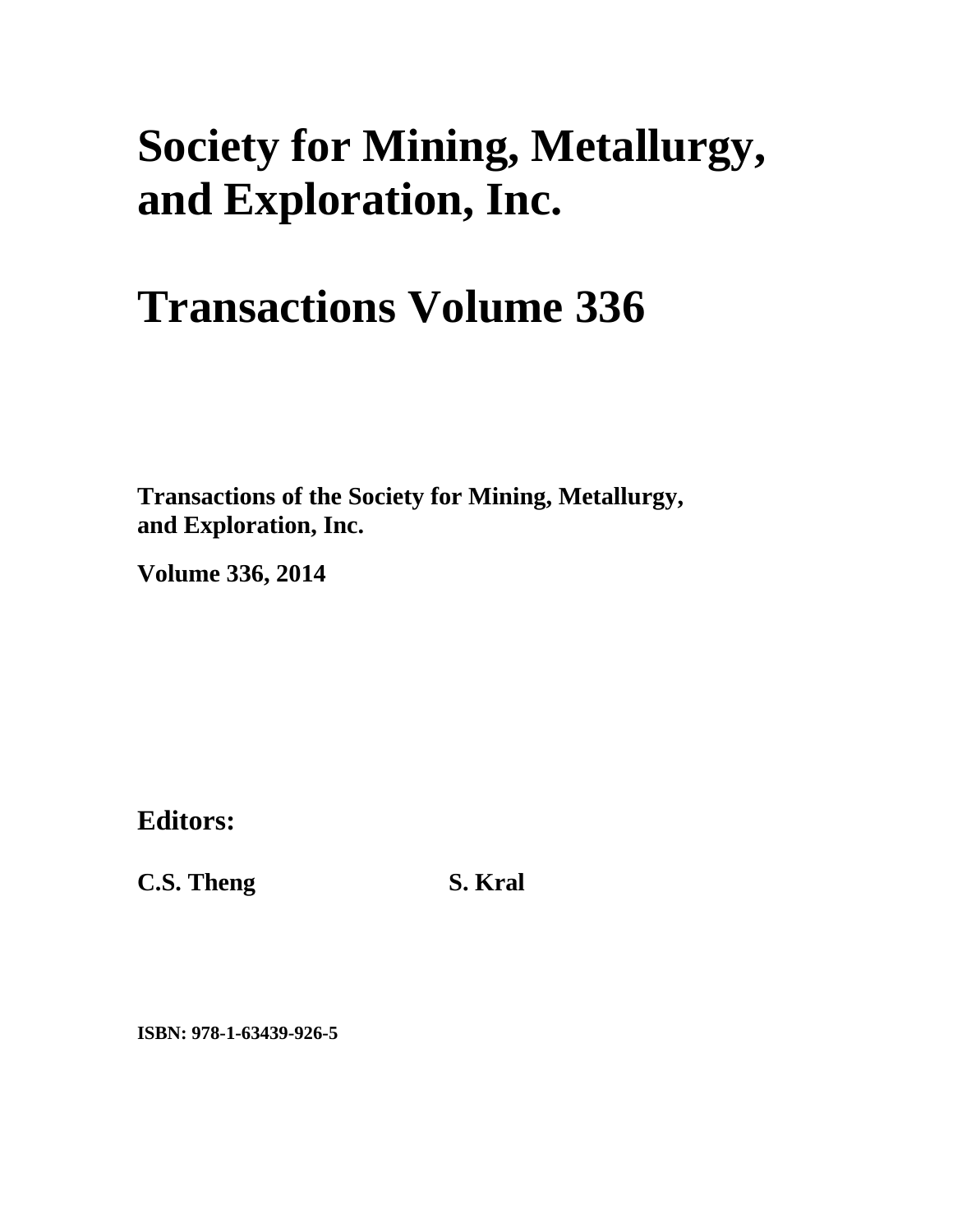**Printed from e-media with permission by:** 

Curran Associates, Inc. 57 Morehouse Lane Red Hook, NY 12571



**Some format issues inherent in the e-media version may also appear in this print version.** 

Copyright© (2014) by the Society for Mining, Metallurgy cpf Exploration All rights reserved.

Printed by Curran Associates, Inc. (2015)

For permission requests, please contact the Society for Mining, Metallurgy cpf Exploration at the address below.

Society for Mining, Metallurgy cpf Exploration Inc. 12999 East Adam Aircraft Circle Englewood, CO 80112-4167

Phone: (303) 948-4200 Fax: (303) 973-3845

euB uo gpgwulti

#### **Additional copies of this publication are available from:**

Curran Associates, Inc. 57 Morehouse Lane Red Hook, NY 12571 USA Phone: 845-758-0400 Fax: 845-758-2634 Email: curran@proceedings.com Web: www.proceedings.com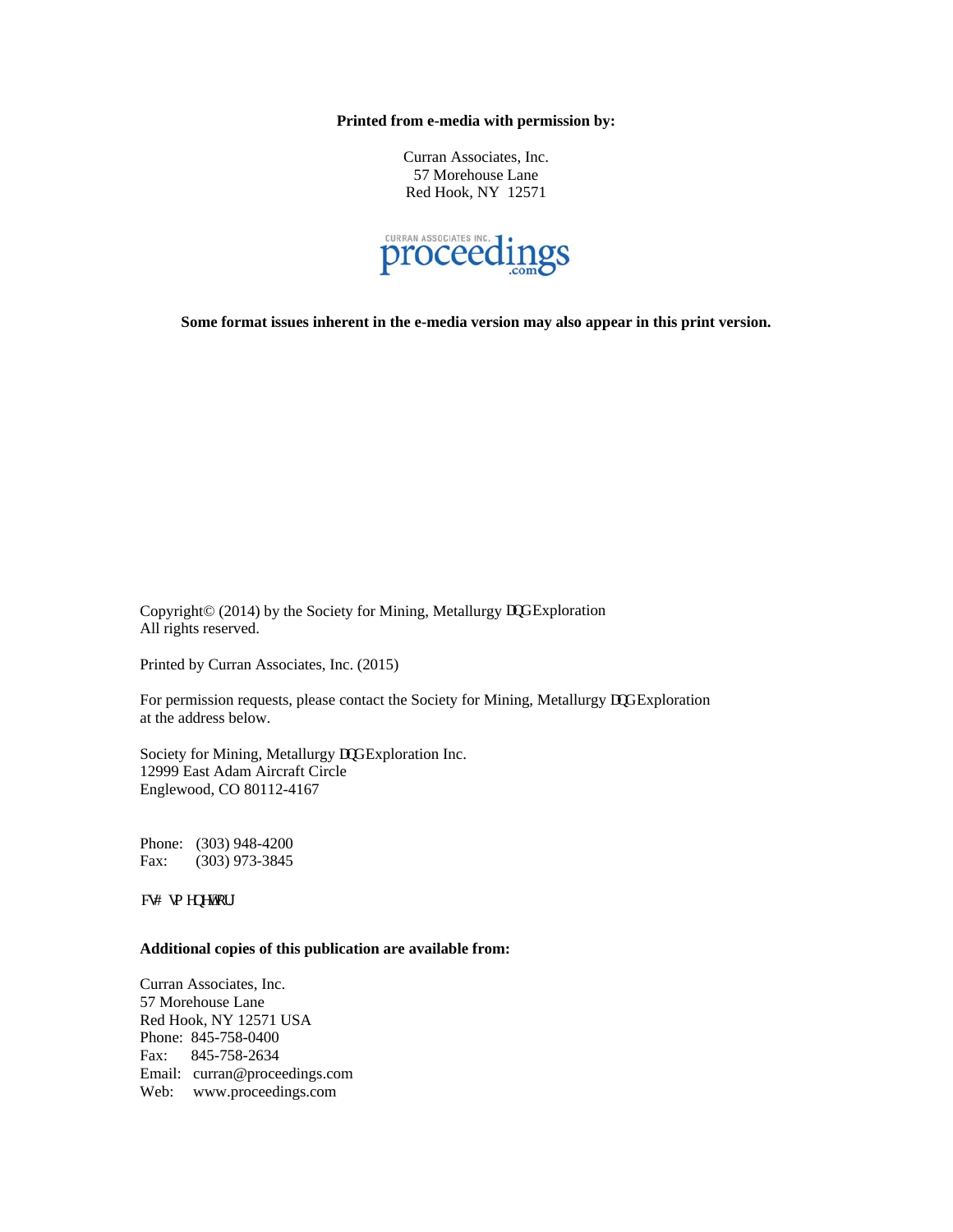# **Volume 336 Transactions of the Society for Mining, Metallurgy and Exploration Inc.**

Volume 336 contains three sections of technical papers:

- **Section 1:** Includes all papers published in the Technical Papers Section of *Mining Engineering* in 2014, Vol. 66, including the January through June and September through December issues (no technical papers were published in the July or August issues). *Mining Engineering* papers are identified as "*Mining Engineering*, Vol. 66" in the index.
- **Section 2:** Includes all papers published in the February, May, August and November 2014 issues of *Minerals & Metallurgical Processing*, Vol. 31, Nos. 1, 2, 3 and 4. *Minerals & Metallurgical Processing* papers are identified as "*Minerals & Metallurgical Processing*, Vol. 31" in the index.
- **Section 3:** This section includes papers published only in this volume. Transactions papers are identified as "*Transactions*, Vol. 336" in the index.

## **CONTENTS**

#### **SECTION 1: MINING ENGINEERING MAGAZINE TECHNICAL PAPERS**

This section contains all papers published in *Mining Engineering* during 2014, Vol. 66

#### JANUARY

| Production, consumption and cost of energy for surface mining of bituminous coal<br>V. Kecojevic, I. Vukotic and D. Komljenovic                                                                                        |    |
|------------------------------------------------------------------------------------------------------------------------------------------------------------------------------------------------------------------------|----|
| Improvement on mathematical model for studying coal's propensity for spontaneous combustion<br>X. Wang and Y. Luo                                                                                                      | 8  |
| Key components for an effective filtration and pressurization system for mobile mining equipment<br>A.B. Cecala, J.A. Organiscak, J.D. Noll and J.P. Rider                                                             | 16 |
| <b>FEBRUARY</b>                                                                                                                                                                                                        |    |
| Effects of MERV 16 filters and routine work practices on enclosed cabs for reducing respirable dust and<br>DPM exposures in an underground limestone mine<br>by J.D. Noll, A.B. Cecala, J.A. Organiscak and J.P. Rider | 23 |
| Colorado School of Mines mine rescue simulator<br>by C. Geier, E. Keogh and J. Torma-Krajewski                                                                                                                         | 31 |

#### MARCH

| Numerical analysis of the time-dependent behavior of immediate roof in a hypothetical one-entry mine | 37 |
|------------------------------------------------------------------------------------------------------|----|
| by B. Mishra and A.K. Ray                                                                            |    |
| Risk assessment for the use of booster fans in underground coal mines                                | 44 |
| by F. Calizaya, M.G. Nelson and M. Shriwas                                                           |    |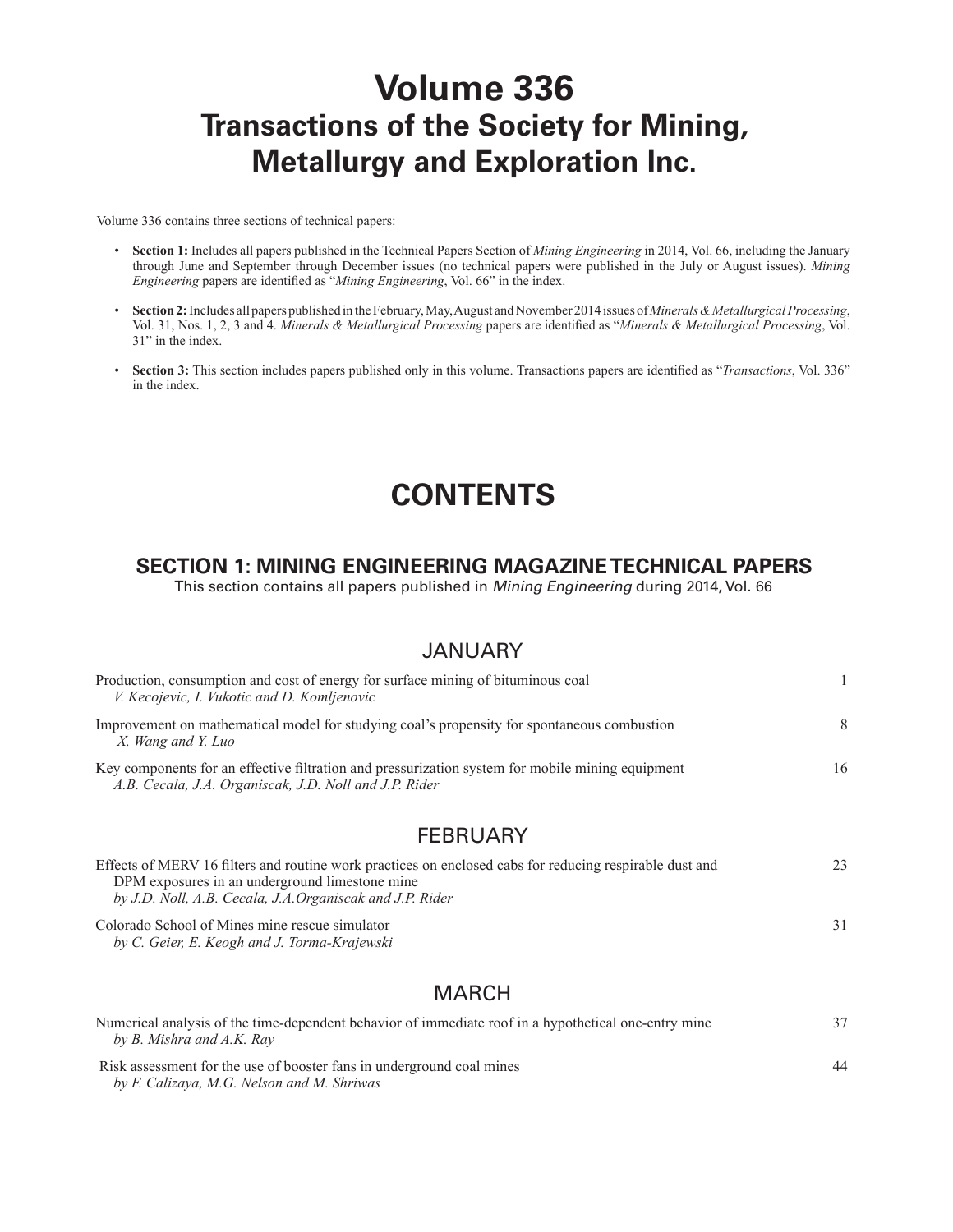#### APRIL

| Satellite remote sensing-based estimates of biomass production on reclaimed coal mines<br>by S. Raval, E. Sarver, A. Shamsoddini, C. Zipper, P. Donovan, D. Evans and H.T. Chu | 50 |
|--------------------------------------------------------------------------------------------------------------------------------------------------------------------------------|----|
| Application of fatigue management systems: small mines and low technology solutions<br>by B.M. Eiter, L. Steiner and A. Kelhart                                                | 57 |

#### **MAY**

| Field and modeling study for stream mitigation on surface mine sites in West Virginia<br>A.E. Sears, C.J. Bise, J.D. Quaranta and L.C. Hopkinson | 64 |
|--------------------------------------------------------------------------------------------------------------------------------------------------|----|
| Experimental studies on controlling drilling parameters to reduce roof bolt-hole drilling noise<br>Y. Luo, C. Collins, B. Qiu and M.M. Li        | 70 |

#### JUNE

| Using node analysis modeling techniques to predict cab filtration system performance<br>J.A. Organiscak, A.B. Cecala and J.D. Noll | 78 |
|------------------------------------------------------------------------------------------------------------------------------------|----|
| Investigating use of aggregated data: Does it compromise information gleaning?<br>D. Arku and R. Ganguli                           | 86 |

#### SEPTEMBER

| Plant performance improvements using grinding circuit "classification system effciency" |  |
|-----------------------------------------------------------------------------------------|--|
| R.E. Mclvor                                                                             |  |

#### **OCTOBER**

| Moisture variance of mine dust samples and the inclusion of moisture as incombustible content<br>M.L. Harris and D.W. Alexander                      | 97  |
|------------------------------------------------------------------------------------------------------------------------------------------------------|-----|
| Investigation of induced recirculation during planned ventilation system maintenance<br>C.J. Pritchard, D.F. Scott, J.D. Noll, B. Voss and D. Leonis | 103 |

#### NOVEMBER

| Remediation of large-scale slope failures and impact on mine development at the Gold Ouarry Mine<br>R.J. Sheets, S.J. Douglas, R.M. St. Louis and J.A. Bailey | 109 |
|---------------------------------------------------------------------------------------------------------------------------------------------------------------|-----|
| Paste tailings disposal in the Coeur d'Alene Mining District<br>G.A. Brackebusch                                                                              | 124 |

#### DECEMBER

| Dynamic gob response and reservoir properties for active longwall coal mines<br>J.A. Marts, R.C. Gilmore, J.F. Brune, G.E. Bogin, Jr., J.W. Grubb and S. Saki | 129 |
|---------------------------------------------------------------------------------------------------------------------------------------------------------------|-----|
| Examination of controlled recirculation implementation in an underground nonmetal mine<br>C.J. Pritchard and D.F. Scott                                       | 137 |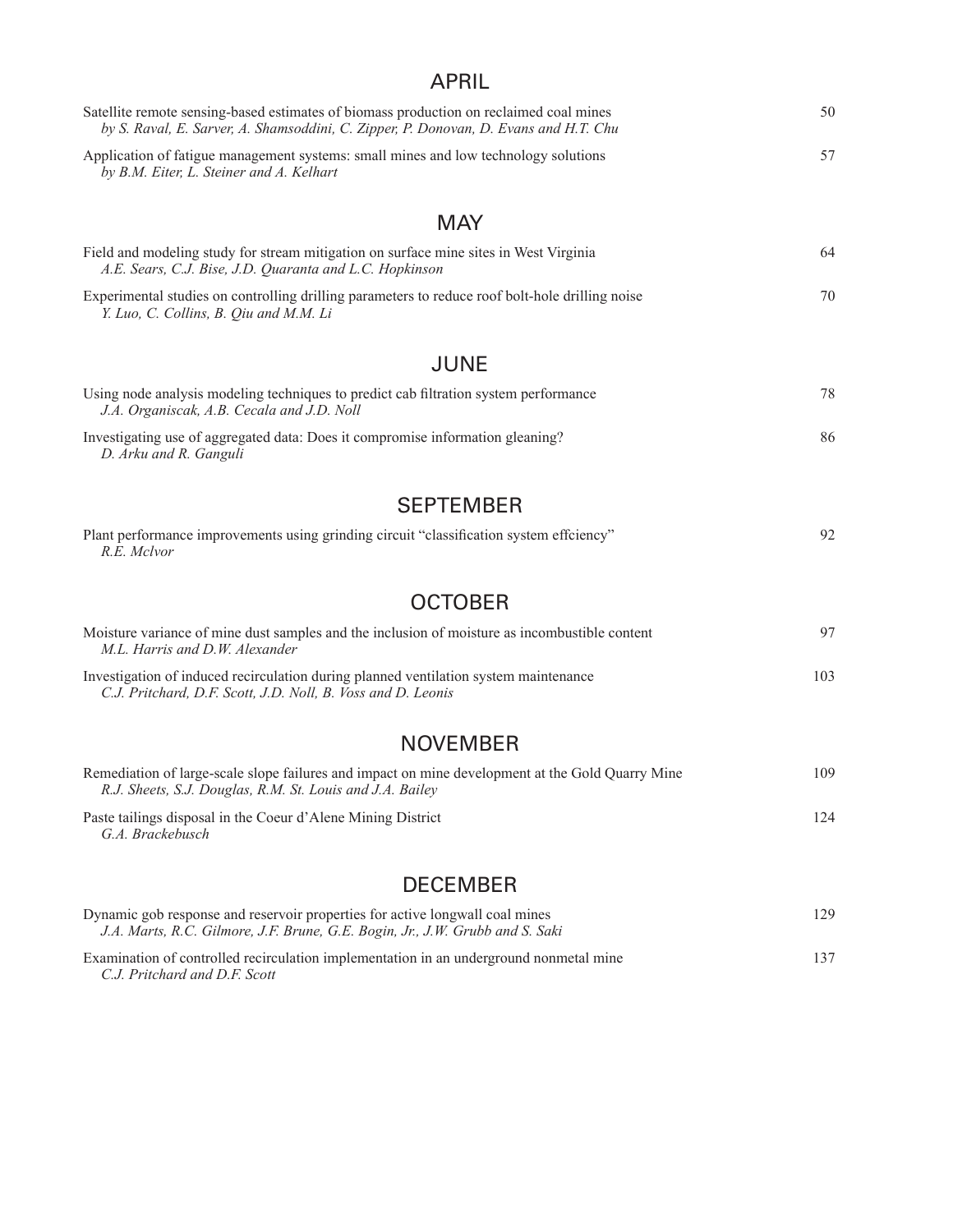### **SECTION 2:** *MINERALS & METALLURGICAL PROCESSING*

This section contains all papers published in *M&MP* during 2014 in Vol. 31.

#### **FEBRUARY**

| INVITED FEATURE: Flotation chemistry of soluble salt minerals: from ion hydration to colloid adsorption<br>H. Du, O. Ozdemir, X. Wang, F. Cheng, M.S. Celik and J.D. Miller                                              | 147 |
|--------------------------------------------------------------------------------------------------------------------------------------------------------------------------------------------------------------------------|-----|
| Understanding the agglomeration behavior of nickel laterite and gold ores using statistical design of experiments<br>N. Dhawan, M.S. Safarzadeh, J.D. Miller, M.S. Moats and M.L. Free                                   | 167 |
| Behavior of anions in association with metal ions under hydrometallurgical environments:<br>Part I — OH effect on various cations<br>R. Kim, H.C. Cho and K.N. Han                                                       | 180 |
| Behavior of anions in association with metal ions under hydrometallurgical environments:<br>Part II — Effects of Cl <sup>-</sup> , Br <sup>-</sup> , I <sup>-</sup> and CN <sup>-</sup><br>R. Kim, H.C. Cho and K.N. Han | 186 |
| Characterization and scaling of froth pump performance<br>J.M. Furlan and R.J. Visintainer                                                                                                                               | 194 |
| Characterization and dissolution of low-grade ferruginous nickel lateritic ore by sulfuric acid<br>L. Panda, D.S. Rao, B.K. Mishra and B. Das                                                                            | 203 |
| Development of a new algorithm for segmentation of flotation froth images<br>A. Jahedsaravani, M.H. Marhaban, M. Massinaei, M.I. Saripan and N. Mehrshad                                                                 | 212 |

#### **MAY**

Special Iron Ore Processing Issue

| Review of organic binders for iron ore concentrate agglomeration<br>J.A. Halt and S.K. Kawatra                                                                     | 219 |
|--------------------------------------------------------------------------------------------------------------------------------------------------------------------|-----|
| Iron ore flotation with environmentally friendly reagents<br>K.L. Sandvik and E. Larsen                                                                            | 241 |
| Modern air pollution control for iron ore induration<br>J. Bolen                                                                                                   | 249 |
| Pyrrhotite flotation and its selectivity against pentlandite in the beneficiation of nickeliferous ores:<br>An electrochemistry perspective<br>H.R. Manouchehri    | 261 |
| Interaction between iron oxides and olivine in magnetite pellets during reduction at $500^{\circ}$ -1,300 $^{\circ}$ C<br>P. Semberg, C. Andersson and B. Bjorkman | 272 |
| Beneficiation of a low-grade, hematite-magnetite ore in China<br>S. Liu, Y. Zhao, W. Wang and S. Wen                                                               | 282 |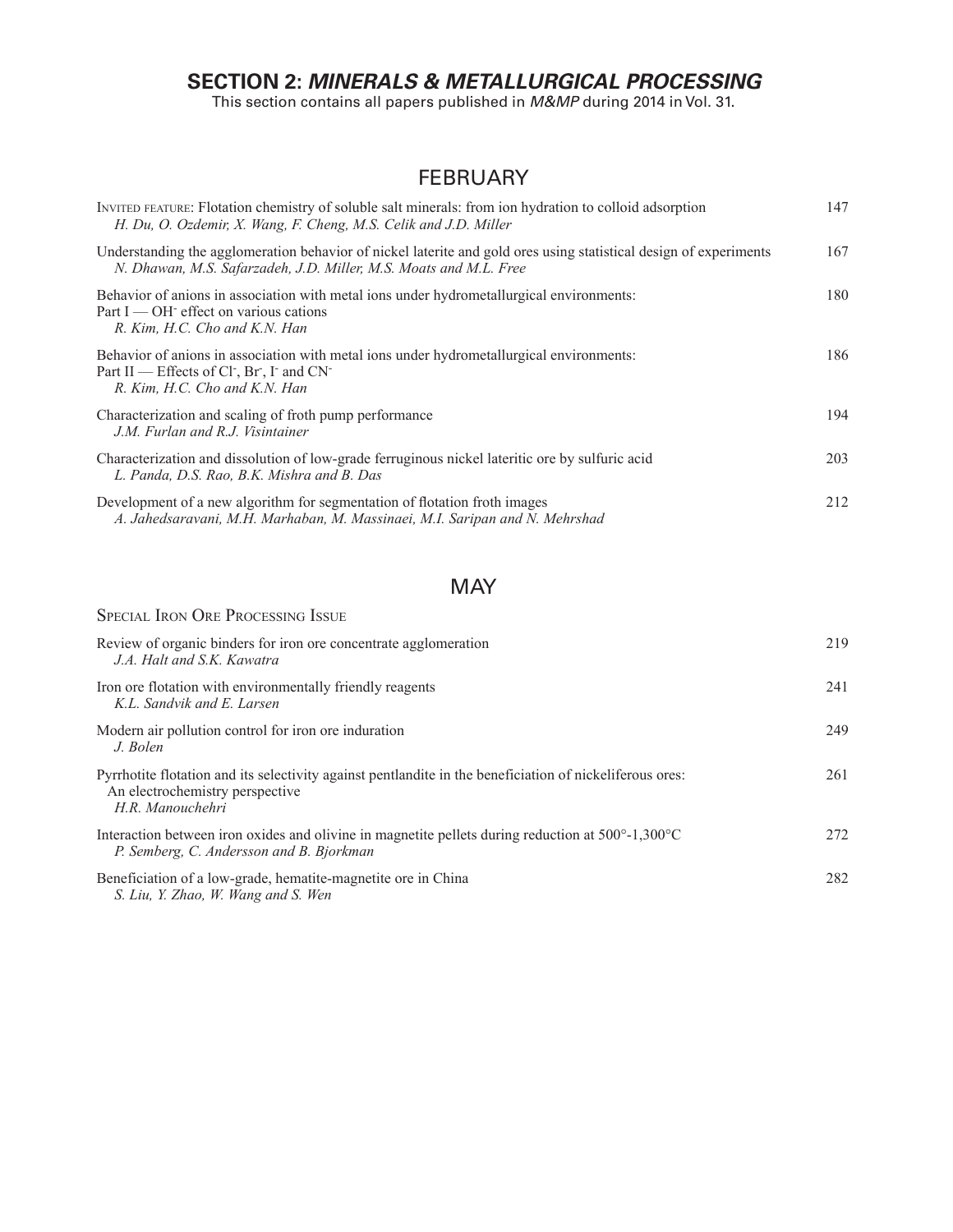### AUGUST

| <b>SPECIAL IRON ORE PROCESSING ISSUE</b>                                                                                                                                                          |     |
|---------------------------------------------------------------------------------------------------------------------------------------------------------------------------------------------------|-----|
| Rejecting phosphorus in hematitic iron ore streams. Is flotation the best approach?<br>J.J. Carlson and S.K. Kawatra                                                                              | 289 |
| Coal-based direct reduction and magnetic separation of lump hematite ore<br>J. Kou, T. Sun, D. Tao, Y. Cao and C. Xu                                                                              | 296 |
| Development of a process flowsheet for the beneficiation of low-grade iron ore fines from<br>the Bellary-Hospet region of Karnataka, India<br>T. Umadevi, K. Abhishek, A. Pratap Singh and R. Sah | 308 |
| Particle size distribution of metallic iron during coal-based reduction of an oolitic iron ore<br>Y. Han, Y. Sun, P. Gao, Y. Li and Y. Mu                                                         | 315 |

#### **Peer-reviewed abstracts from the 2014 Student Poster Contest Minerals and Metallurgical Processing Division**

| Foreword by E. Sarver                                                                          | 321 |
|------------------------------------------------------------------------------------------------|-----|
| Fundamentals of rare earth flotation surface chemistry: Electrokinetic phenomena               | 322 |
| C.D. Anderson                                                                                  |     |
| Effects of starch solubility on the quality of unfired hematite concentrate pellets            | 323 |
| $J E D.$ McDonald                                                                              |     |
| Increasing the preheat strength of cornstarch-bonded pellets                                   | 325 |
| $J.A.$ Halt                                                                                    |     |
| Solid-liquid mixing studies in lab-scale flotation tank using electrical resistance tomography | 326 |
| L.P. Machado                                                                                   |     |

#### NOVEMBER

| Simultaneous mercury capture and silver leaching using Ag <sub>2</sub> S-bearing ores and residues<br>K.L. Gabby. T.C. Eisele, C.H. Bucknam, B. Hall and E. Milosavljevic   | 327 |
|-----------------------------------------------------------------------------------------------------------------------------------------------------------------------------|-----|
| Effect of morphology on breakage and liberation characteristics of minerals and coal<br>V. Singh, R. Venugopal, P.K. Banerjee and V.K. Saxena                               | 332 |
| Effects of sulfuric acid dosage on the baking of an enargite concentrate<br>M.S. Safarzadeh, J.D. Miller and E.U. Petersen                                                  | 339 |
| CFD model of a straight-grate furnace for iron oxide pellet induration<br>D.J. Englund and R.A. Davis                                                                       | 346 |
| Electro-biochemical reactor (EBR) technology for selenium removal from<br>British Columbia's coal-mining waste waters<br>A. Opara, M.J. Peoples, D.J. Adams and A.J. Martin | 355 |
| Role of applied potentials on bioleaching of chalcopyrite concentrate and growth<br>of Acidithiobacillus ferrooxidans<br>K.A. Natarajan and A. Kumari                       | 361 |